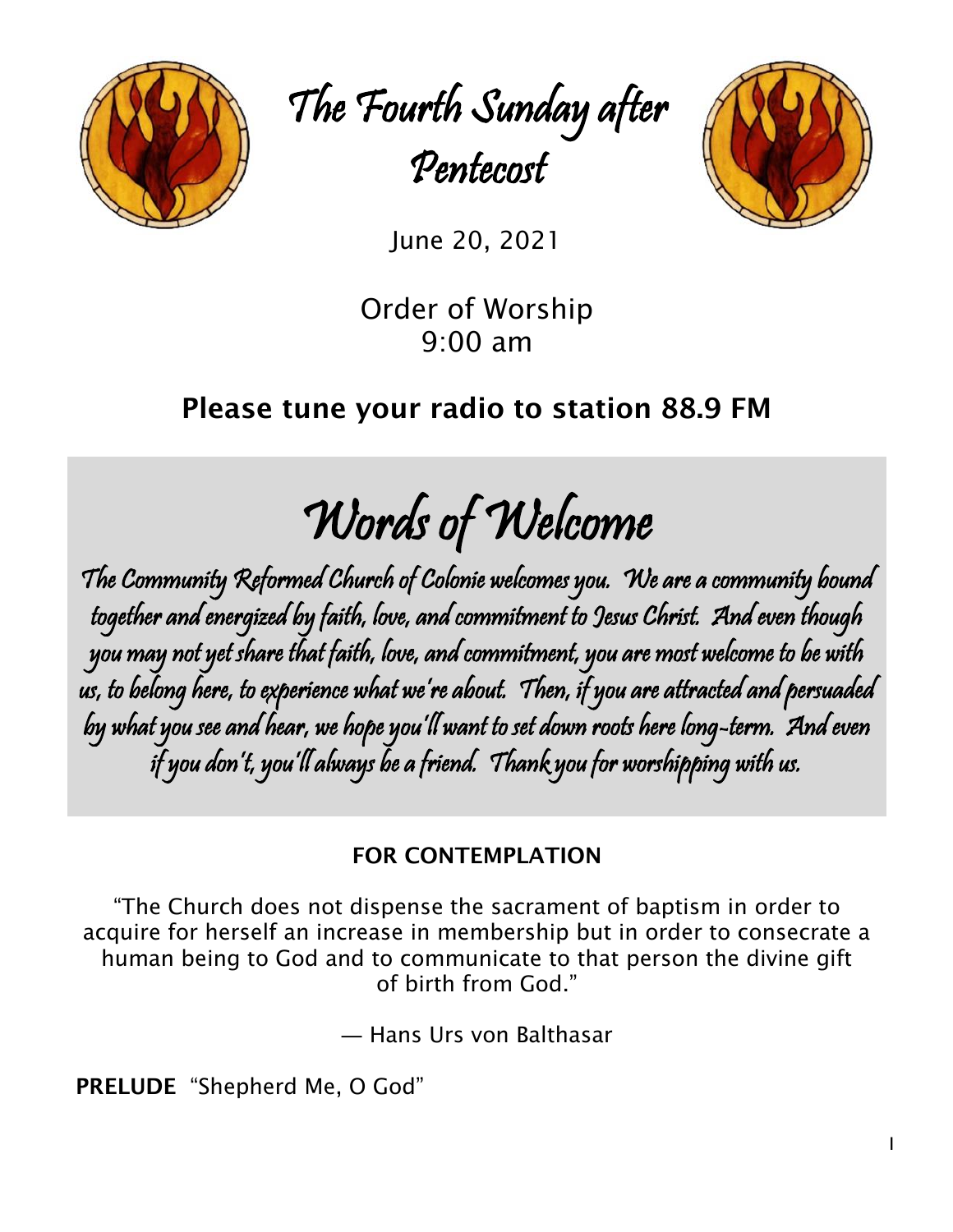## WELCOME AND ANNOUNCEMENTS OF THE DAY

INTROIT "How Shall I Come Before the Lord?"

## CALL TO WORSHIP

In a world that too easily wounds and breaks, *we long for those who will heal and restore;*

In a world that too easily divides and dissects, *we long for those who will unify and interweave;*

In a world that too easily excludes and judges, *we long for those who will include and understand;*

And in a world where your call, O God, can still be heard, *we long for the courage to answer, and to be the ones we long for.*

*Amen.*

HYMN #77 - "Praise to the Lord, the Almighty" LOBE DEN HERREN

*1 Praise to the Lord, the Almighty, the King of creation! O my soul, praise him, for he is thy health and salvation! All ye who hear, now to his temple draw near; join me in glad adoration!*

*2 Praise to the Lord, who o'er all things so wondrously reigneth, shelters thee under his wings, yea, so gently sustaineth! Hast thou not seen how thy desires e'er have been granted in what he ordaineth?*

*3 Praise to the Lord, who doth prosper thy work and defend thee, surely his goodness and mercy here daily attend thee. Ponder anew what the Almighty can do, if with His love he befriend thee.*

*4 Praise to the Lord! O let all that is in me adore him! All that hath life and breath, come now with praises before him!*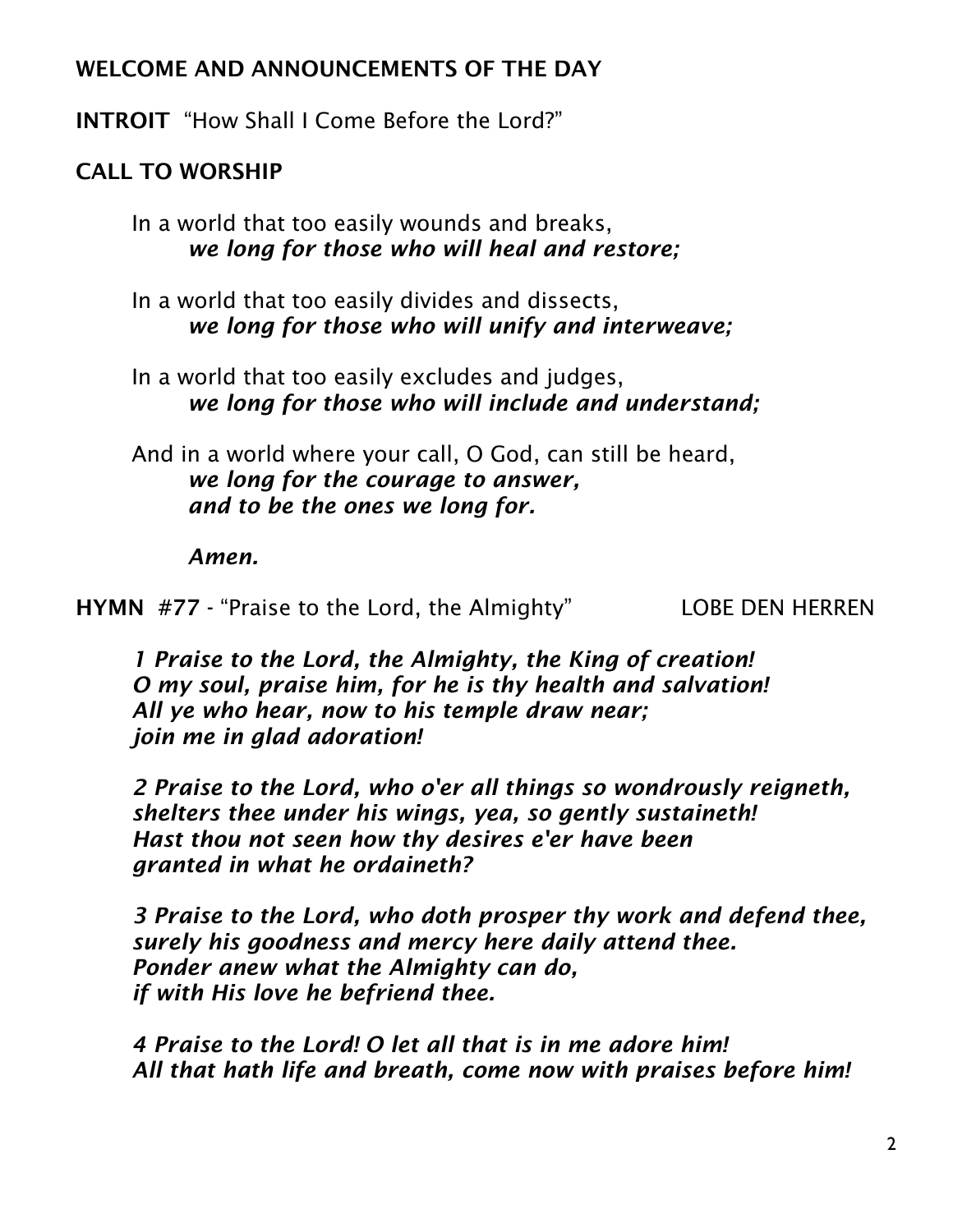*Let the Amen sound from his people again: gladly forever adore him.*

## THE RESPONSIVE READING

You who live in the shelter of the Most High, who abide in the shadow of the Almighty,

*will say to the LORD, "My refuge and my fortress; my God, in whom I trust."* 

For he will deliver you from the snare of the fowler and from the deadly pestilence;

*he will cover you with his pinions, and under his wings you will find refuge; his faithfulness is a shield and buckler.* 

You will not fear the terror of the night, or the arrow that flies by day, *or the pestilence that stalks in darkness, or the destruction that wastes at noonday.* 

A thousand may fall at your side, ten thousand at your right hand, but it will not come near you.

*You will only look with your eyes and see the punishment of the wicked.* 

Because you have made the LORD your refuge, the Most High your dwelling place,

*no evil shall befall you, no scourge come near your tent.* 

For he will command his angels concerning you to guard you in all your ways.

*On their hands they will bear you up, so that you will not dash your foot against a stone.* 

You will tread on the lion and the adder, the young lion and the serpent you will trample under foot.

*Those who love me, I will deliver; I will protect those who know my name.* 

When they call to me, I will answer them; I will be with them in trouble, I will rescue them and honor them.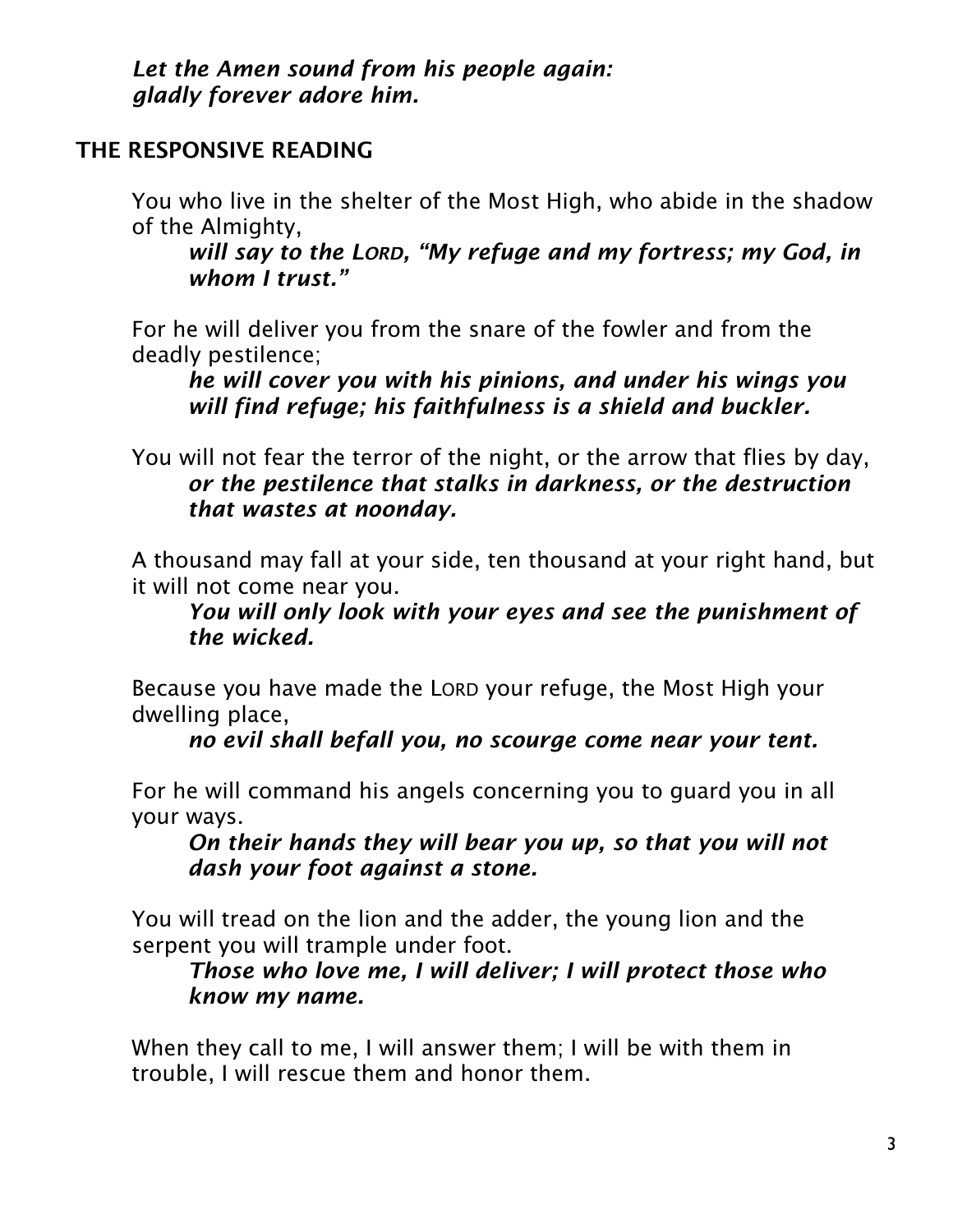*With long life I will satisfy them, and show them my salvation.* 

TAIZÉ MEDITATION "The Lord is My Light" (3 times)

*The Lord is my light, my light and salvation: in God I trust, in God I trust.*

## PRAYER OF CONFESSION

If we're honest, compassion does not come easy to us, God; *We see others who struggle;*

those without homes, or food;

*those dying from curable diseases, simply because they can't get access to the medicine they need;*

those who have lost loved ones through death or circumstance, and long for human companionship;

*those who are persecuted and judged because of their difference;*

those who are facing the awful consequences of bad choices they have made;

*and those who must live with the consequences of choices that others make that impact their lives;*

It all just feels like it's too much, *and there's nothing we can do.*

But, we know that's not true – we know that compassion is enough; *that when we allow ourselves to feel, compassion will lead us to do what we can, and that this will make a difference.*

And so, we pray first for ourselves: that you would soften our hearts, and still our fears,

*and lead us into those acts of compassion that we are capable of doing.*

And then we pray for all of these others whose lives can be changed through small, simple acts of care;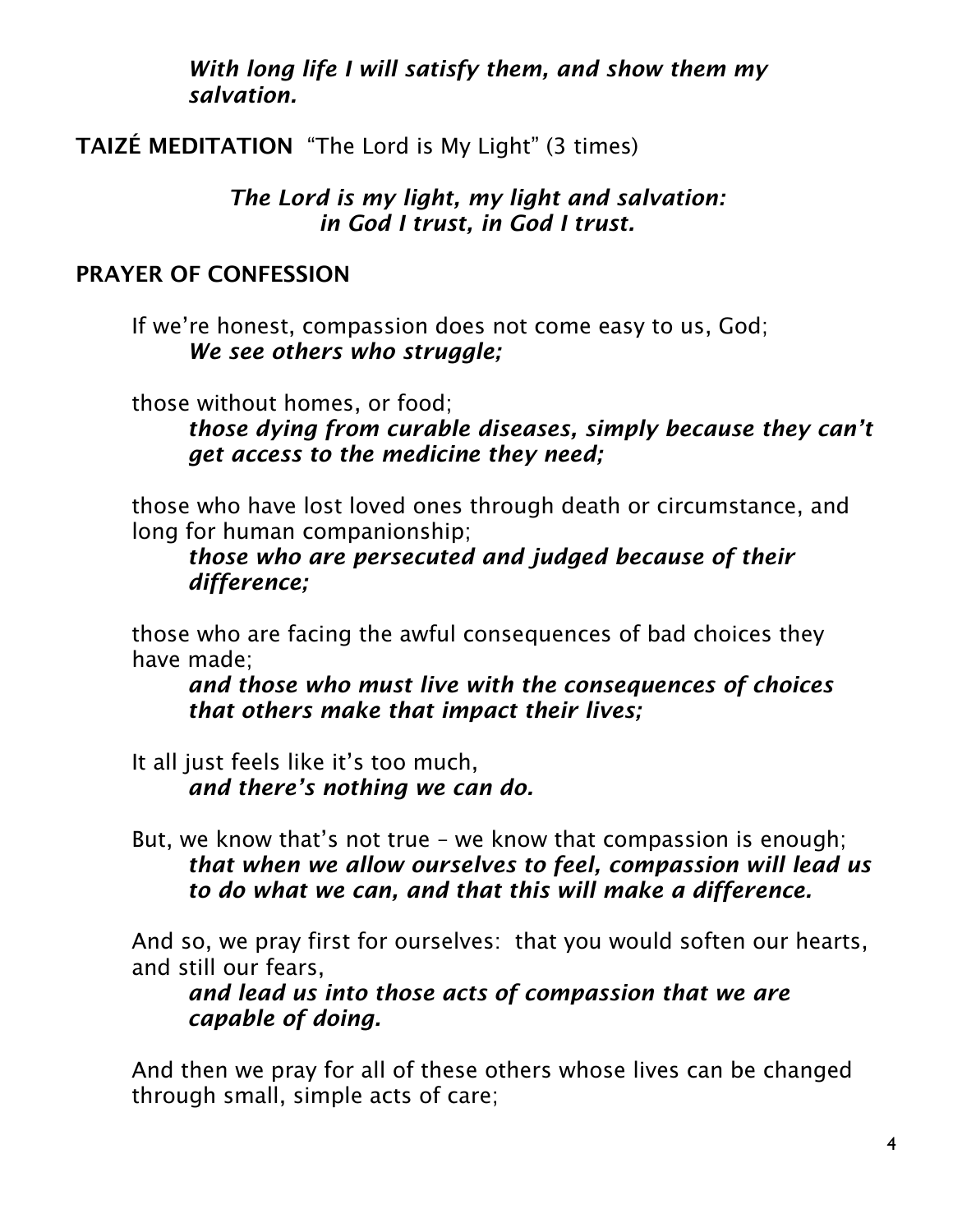*that you would disturb us, and others like us, until we finally step up and play our part in the saving of your world;*

and that enough of us would answer your call, *that the needs of the hurting ones may be met. In Jesus' Name, Amen.*

TAIZÉ MEDITATION "Wait For The Lord" (3 times)

*Wait for the Lord, whose day is near. Wait for the Lord: keep watch, take heart.*

ASSURANCE OF GOD'S FORGIVENESS  $\sim$  based on Psalm 91:14-15

CHILDREN'S MESSAGE ~ Sarah Huiest

DEACON'S PRAYER FOR THE WORLD ~ Tina Bottini

CALL TO OFFERING

The world says: "Be sure to get what's coming to you." *Scripture says: "Life doesn't consist of what you possess." (Luke 12:15)*

The world says: "Spend and accumulate goods." *Scripture says: "Give and you will develop character." (Philippians 4:17)*

The world says: "Wealth is a person's security." *Scripture says: "Refuge in God is our security." (Isaiah 57:20)*

The world says: "You deserve the best." *Scripture says: "God deserves the best." (Malachi 1:6-14)*

The world says: "Give so that you may obtain favor from others." *Scripture says: "Give because you have received favor from God." (Luke 12:48b)*

The world says: "Seek your own gratification." *Scripture says: "Offer to God your gratitude." (Colossians 3:16)* Let us offer our gifts to God.

5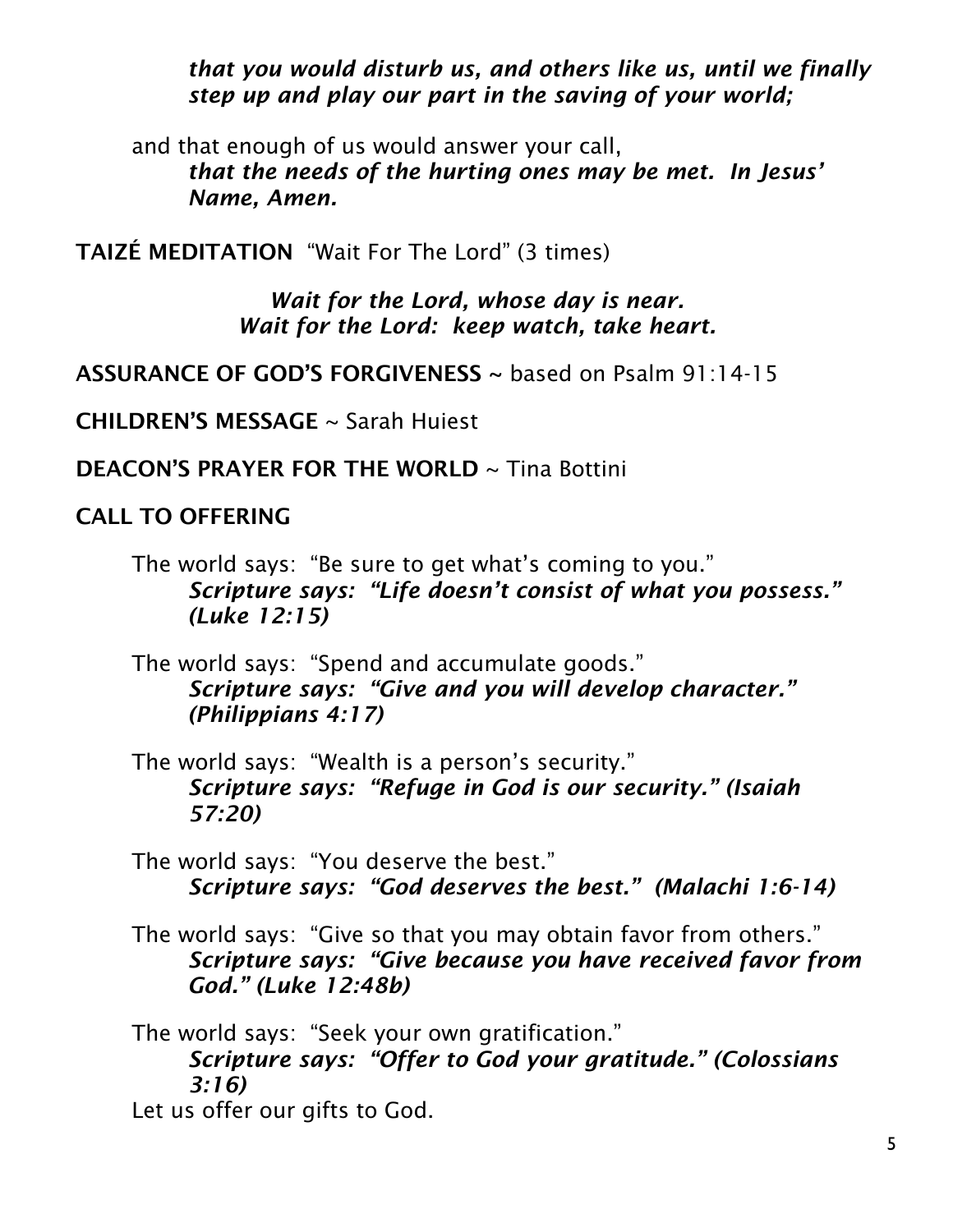## THE OFFERING OF OUR GIFTS TO GOD

Website: [www.communityreformedchurch.com](http://www.communityreformedchurch.com/)

PayPal:

[https://www.paypal.com/donate?hosted\\_button\\_id=N67JS9D5MLMGS](https://www.paypal.com/donate?hosted_button_id=N67JS9D5MLMGS)

### Mailing Address:

Community Reformed Church of Colonie 701 Sand Creek Road Colonie, NY 12205

### OUR PRAISE TO GOD (THE DOXOLOGY)

*Praise God from whom all blessings flow; Praise God, all creatures here below; Praise God above ye heavenly host: Praise Father, Son and Holy Ghost. Amen.*

#### THE DEDICATION OF OUR GIFTS TO GOD

*Loving and Giving God, we are grateful for all of life. Help us to use your gifts wisely and to be loving, just, and generous. Join the variety of gifts that we bring and multiply them to create a world according to your purpose. We pray in the name of Christ. Amen.*

#### ELDER'S PRAYER FOR THE PEOPLE ~ Beth Colbert

#### THE LORD'S PRAYER

*Our Father who art in heaven, hallowed be your name, your kingdom come, your will be done, on earth as it is in heaven. Give us this day our daily bread. And forgive us our debts, as we forgive our debtors. And lead us not into temptation, but deliver us from evil for yours is the kingdom, and the power and the glory forever. Amen.*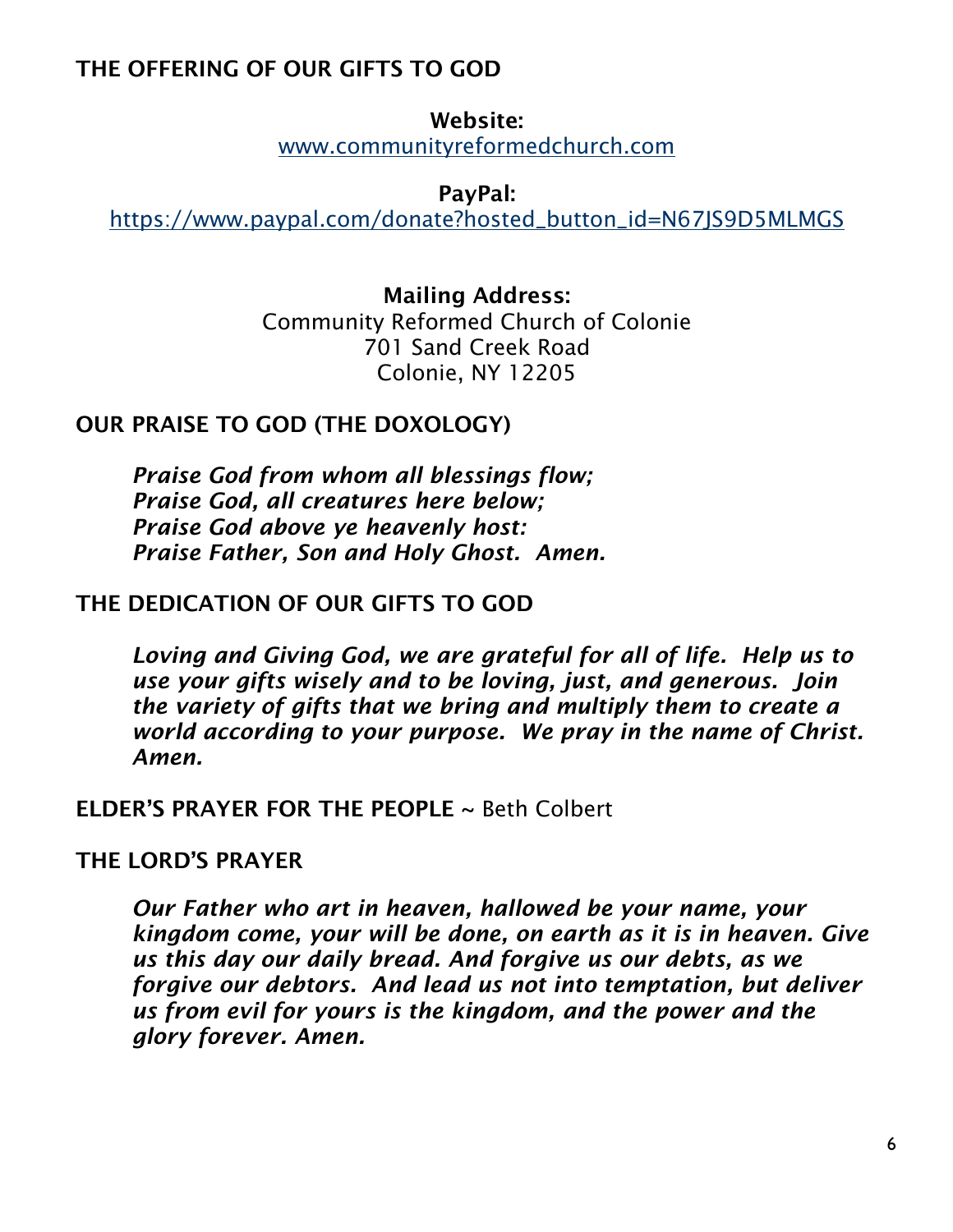## THE SCRIPTURE LESSON Mark 4:35-41

On that day, when evening had come, he said to them, "Let us go across to the other side." And leaving the crowd behind, they took him with them in the boat, just as he was. Other boats were with him. A great windstorm arose, and the waves beat into the boat, so that the boat was already being swamped. But he was in the stern, asleep on the cushion; and they woke him up and said to him, "Teacher, do you not care that we are perishing?" He woke up and rebuked the wind, and said to the sea, "Peace! Be still!" Then the wind ceased, and there was a dead calm. He said to them, "Why are you afraid? Have you still no faith?" And they were filled with great awe and said to one another, "Who then is this, that even the wind and the sea obey him?"

#### THE MORNING MESSAGE "The Sleeping Christ"

HYMN #638 - "Precious Lord, Take My Hand" PRECIOUS LORD

*Precious Lord, take my hand, Lead me on, let me stand, I am tired, I am weak, I am worn; Through the storm, through the night, Lead me on to the light: Take my hand precious Lord, lead me home*

*When my way grows drear Precious Lord linger near When my life is almost gone Hear my cry, hear my call Hold my hand lest I fall Take my hand precious Lord, lead me home* 

*When the darkness appears And the night draws near And the day is past and gone At the river I stand, Guide my feet, hold my hand Take my hand precious Lord, lead me home*

#### BENEDICTION

THE FOURFOLD AMEN STAINER